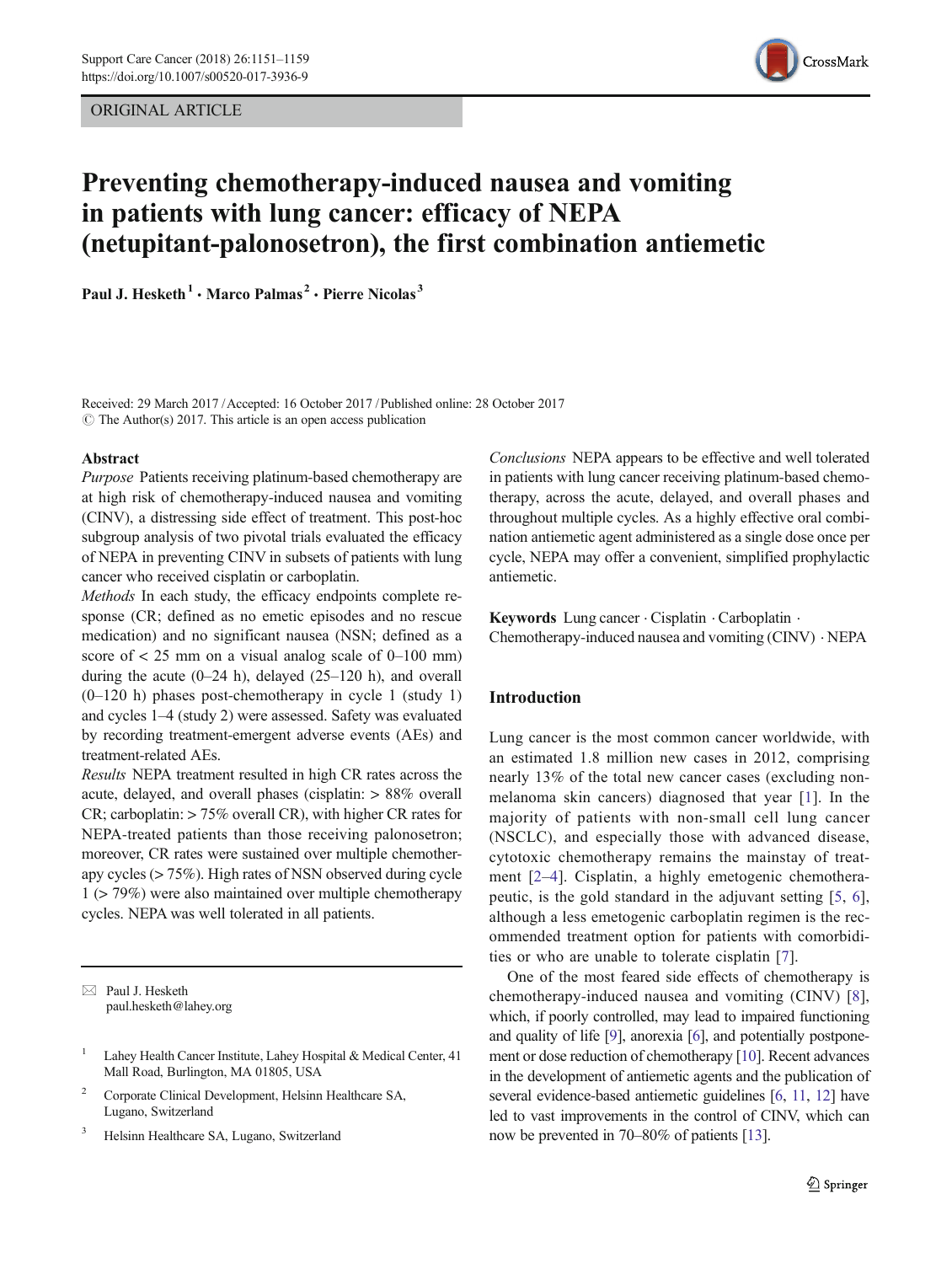To achieve optimal control of CINV, the choice of appropriate antiemetic prophylaxis is paramount. International antiemetic guidelines published by the Multinational Association of Supportive Care in Cancer (MASCC) and the European Society for Medical Oncology (ESMO) [[11](#page-8-0)], the American Society of Clinical Oncology [[12\]](#page-8-0), and the National Comprehensive Cancer Network (NCCN) [[6\]](#page-8-0) categorize chemotherapy agents according to their emetogenic potential (high, moderate, low, and minimal), and base their recommendations on the level of risk that a chemotherapeutic agent poses. For patients receiving highly emetogenic chemotherapy (HEC), such as cisplatin, the guidelines recommend the triplet combination of a 5-hydroxytryptamine-3  $(5-HT_3)$  receptor antagonist (RA), a neurokinin-1 (NK<sub>1</sub>) RA, and a corticosteroid, such as dexamethasone [[6,](#page-8-0) [11\]](#page-8-0) or a four-drug combination with the addition of olanzapine to the triplet [[12\]](#page-8-0). For patients receiving moderately emetogenic chemotherapy (MEC), the general recommendation for antiemetic prophylaxis is treatment with a  $5-HT<sub>3</sub>$  RA in combination with dexamethasone. Although until recently considered MEC, guidelines currently advise that patients receiving carboplatin should be treated with a combination of an  $NK_1$  RA, a 5-HT<sub>3</sub> RA, and dexamethasone [[6,](#page-8-0) [11](#page-8-0), [12](#page-8-0)], and the NCCN guidelines propose the addition of an  $NK_1$  RA if high-risk factors are present, or if previous  $5-HT_3$  RA-dexamethasone treatment has failed [[6\]](#page-8-0). Despite evidence demonstrating that CINV control can be achieved if these recommendations are followed [[14\]](#page-8-0), the guidelines are often inadequately adhered to in clinical practice. This may be, in part, due to the perceived complexity of some antiemetic regimens and subsequent poor patient compliance.

NEPA is an oral fixed combination of the highly selective  $NK_1$  RA netupitant (NETU; 300 mg) and the clinically  $[15]$  $[15]$  and pharmacologically  $[16]$  $[16]$  distinct 5-HT<sub>3</sub> RA palonosetron (PALO; 0.5 mg) administered as a single dose prior to chemotherapy. The simultaneous targeting of two critical emetic pathways, in concert with the single-dose administration per chemotherapy cycle, results in convenient and long-lasting protection from CINV. Clinical studies have demonstrated the superiority of NEPA plus dexamethasone, compared with PALO plus dexamethasone, in preventing CINV during both the acute and delayed phases in the HEC [\[17\]](#page-8-0) and anthracyclinecyclophosphamide (AC) settings [[18\]](#page-8-0). In addition, NEPA has been shown to be efficacious over multiple cycles of AC [[18\]](#page-8-0) HEC or MEC [[19\]](#page-8-0). Each of these pivotal studies demonstrated the safety and efficacy of NEPA in a population of patients with mixed solid tumors, but did not address any particular patient subgroup.

Herein, we report the results of a post-hoc subgroup analysis from two of the pivotal trials [[17,](#page-8-0) [19](#page-8-0)]. The objective was to evaluate the efficacy of NEPA in the subsets of patients with lung cancer who were receiving platinum-based chemotherapy.

## Methods

## Trial designs

The current report is a post-hoc analysis of the subgroup of patients with lung cancer from two published pivotal trials, hereafter referred to as study 1 [\[17\]](#page-8-0) and study 2 [\[19\]](#page-8-0). In both trials, the protocols were approved by the relevant institutional bodies, and each study was followed in accordance with the Declaration of Helsinki principles (2008), International Conference on Harmonization E6 Good Clinical Practice guidelines, as well as national/local laws and regulations.

#### Study 1

This was a phase II, multinational, randomized, double-blind, single-cycle, dose-ranging study of oral NEPA versus oral PALO in solid tumors [\[17](#page-8-0)]. Patients were scheduled to receive a first dose of cisplatin-based chemotherapy and were stratified by gender and randomized to one of five treatment arms: PALO 0.50 mg; NEPA<sub>100</sub> (NETU 100 mg plus PALO 0.50 mg); NEPA<sub>200</sub> (NETU 200 mg plus PALO 0.50 mg); NEPA300 (NETU 300 mg plus PALO 0.50 mg); intravenous ondansetron 32 mg plus oral aprepitant, at a dose of 125 mg on day 1 and 80 mg daily on days 2 and 3 (exploratory arm) [\[17](#page-8-0)]. All patients also received oral dexamethasone; the PALO arm at a dose of 20 mg on day 1 and 8 mg twice daily on days 2–4; and the NEPA and aprepitant treatment arms at a dose of 12 mg on day 1 and 8 mg daily on days 2–4.

# Study 2

This phase III, multinational, randomized, double-blind, parallel-group study [\[19](#page-8-0)] evaluated NEPA over multiple cycles of chemotherapy. Patients, stratified by HEC/MEC and gender, were randomized in a 3:1 ratio to receive either oral NEPA (NETU 300 mg plus PALO 0.50 mg) or oral aprepitant 125 mg plus PALO 0.50 mg on day 1, followed by oral aprepitant 80 mg daily on days 2–3 [[19\]](#page-8-0); the aprepitant arm was included as a reference arm for safety. Patients receiving HEC received oral dexamethasone at a dose of 12 mg on day 1 and 8 mg on days 2–4, while patients receiving MEC only received oral dexamethasone 12 mg on day 1.

#### Lung cancer population

Eligible patients were aged  $\geq 18$  years, diagnosed with any type of lung cancer, chemotherapy naive, and had a Karnofsky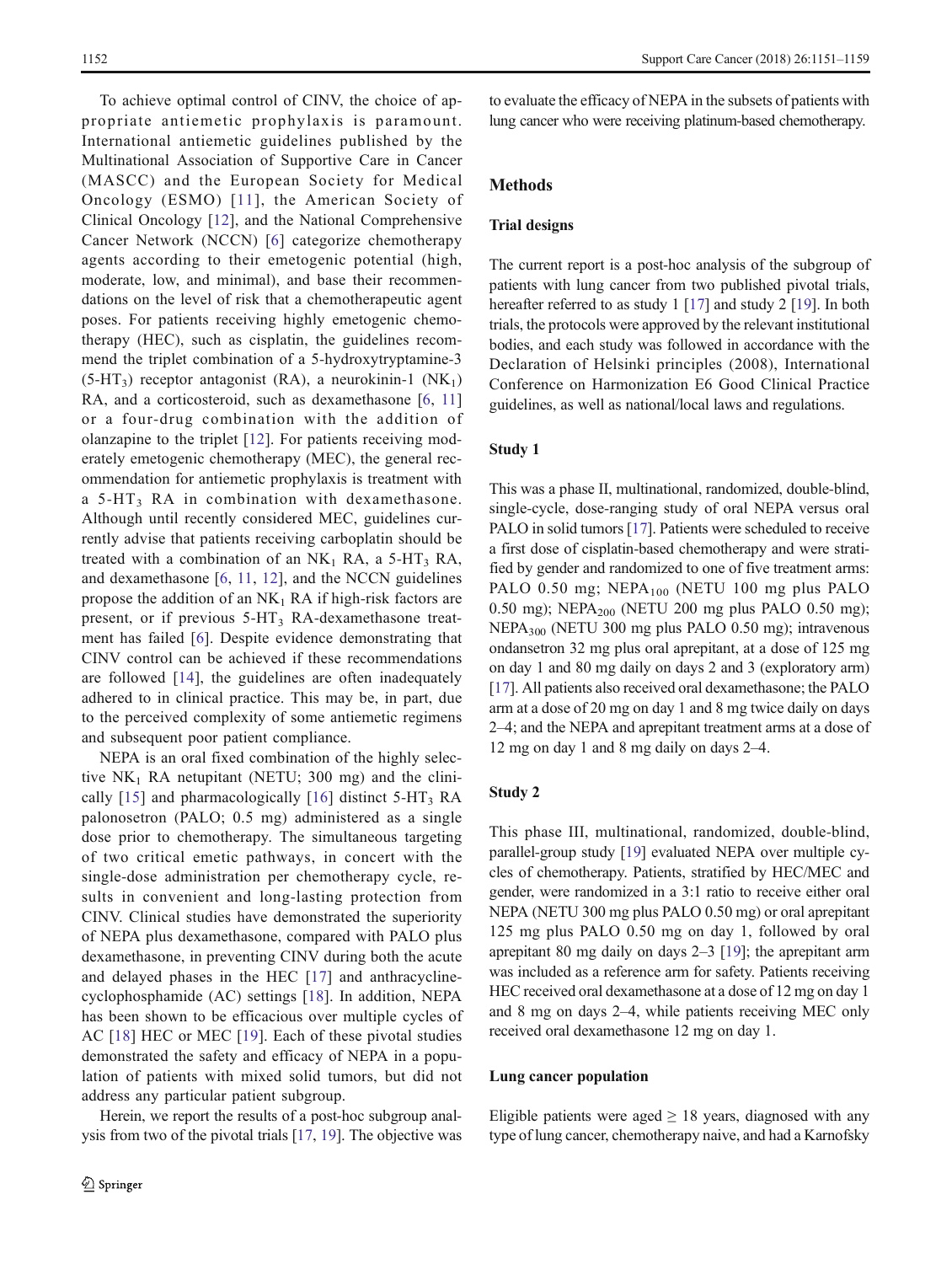<span id="page-2-0"></span>Table 1 Demographics and baseline characteristics of NEPAtreated patients with lung and non-lung cancers receiving cisplatin or carboplatin chemotherapy and included in the subgroup analyses (safety population) Study 1  $(N = 408)$ Lung cancer  $(n = 109)$ 

|                                             | Study 1<br>$(N = 408)$        |                                | Study 2<br>$(N = 216)$        |                               |  |
|---------------------------------------------|-------------------------------|--------------------------------|-------------------------------|-------------------------------|--|
|                                             | Lung<br>cancer<br>$(n = 109)$ | Non-lung cancer<br>$(n = 299)$ | Lung<br>cancer<br>$(n = 122)$ | Non-lung cancer<br>$(n = 94)$ |  |
| Mean age $\pm$ SD, years<br>Gender, $n$ (%) | $56.2 \pm 8.7$                | $53.9 \pm 9.9$                 | $60.1 \pm 8.0$                | $53.9 \pm 11.2$               |  |
| Male                                        | 97 (89.0)                     | 136(45.5)                      | 84 (68.9)                     | 39(41.5)                      |  |
| Female                                      | 12(11.0)                      | 163(54.5)                      | 38 (31.1)                     | 55 (58.5)                     |  |
| Cancer type, $n$ (%)                        |                               |                                |                               |                               |  |
| Lung and respiratory tract<br>cancer        | 109 (100)                     |                                | 122 (100)                     |                               |  |
| <b>Bladder</b>                              |                               | 14(4.7)                        |                               | 4(4.3)                        |  |
| <b>Breast</b>                               |                               | 26(8.7)                        |                               | 7(7.4)                        |  |
| Colorectal                                  |                               |                                |                               | 1(1.1)                        |  |
| Gastric                                     |                               | 24(8.0)                        |                               | 3(3.2)                        |  |
| Other GI                                    |                               | 18(6.0)                        |                               |                               |  |
| Gynecologic                                 |                               | 97 (32.4)                      |                               | 42 (44.7)                     |  |
| Other urogenital                            |                               | 9(3.0)                         |                               |                               |  |
| Head and neck                               |                               | 91 (30.4)                      |                               | 20(21.1)                      |  |
| Rectal                                      |                               | $\overline{\phantom{0}}$       |                               | 1(1.1)                        |  |
| Other                                       |                               | 11(3.7)                        |                               | 16(17.0)                      |  |
| Malignant neoplasm site<br>unspecified      |                               | 9(3.0)                         |                               |                               |  |
| Karnofsky Performance Status, n (%)         |                               |                                |                               |                               |  |
| 100                                         | 7(6.4)                        | 38 (12.7)                      | NA                            | NA                            |  |
| 90                                          | 31 (28.4)                     | 204 (68.2)                     | NA                            | NA                            |  |
| 80                                          | 66 (60.6)                     | 52 (17.4)                      | NA                            | NA                            |  |
| 70                                          | 5(4.6)                        | 5(1.7)                         | <b>NA</b>                     | NA                            |  |
| ECOG performance status, $n$ (%)            |                               |                                |                               |                               |  |
| $\boldsymbol{0}$                            | <b>NA</b>                     | <b>NA</b>                      | 49 (40.2)                     | 43 (45.7)                     |  |
| $\mathbf{1}$                                | <b>NA</b>                     | NA                             | 70(57.4)                      | 50 (53.2)                     |  |
| $\overline{2}$                              | <b>NA</b>                     | NA                             | 3(2.5)                        | 1(1.1)                        |  |
| Chemotherapy (cycle 1), n (%)               |                               |                                |                               |                               |  |
| Cisplatin                                   | 109 (100)                     | 298 (99.7)                     | 43 (35.2)                     | 29(30.5)                      |  |
| Carboplatin                                 |                               | 1(0.1)                         | 79 (64.8)                     | 65(69.1)                      |  |

ECOG Eastern Cooperative Oncology Group, GI gastrointestinal, NA not assessed, SD standard deviation

Performance Status (PS) score  $\geq 70\%$  (study 1) or Eastern Cooperative Oncology Group (ECOG) PS 0–2 (study 2).

# **Assessments**

In each study, the efficacy endpoints of complete response (CR; defined as no emetic episodes and no rescue medication) and no significant nausea (NSN; defined as a visual analog scale score of  $\lt$  25 mm on a scale of 0– 100 mm) during the acute  $(0-24 h)$ , delayed  $(25-120 h)$ , and overall (0–120 h) phases post-chemotherapy in cycle 1 (study 1) and cycles 1–4 (study 2) were assessed. Safety was evaluated primarily by treatment-emergent adverse events (TEAEs, occurring after the first dose of study drug) and treatment-related AEs (TRAEs).

#### Statistical analysis

The primary aim of this post-hoc analysis was to determine the efficacy of NEPA in preventing CINV in subsets of patients with lung cancer from two pivotal trials [\[17,](#page-8-0) [19](#page-8-0)], who received either cisplatin or carboplatin. The efficacy data were not pooled due to the different comparators and chemotherapy regimens administered in the two trials (study 1: PALO- and cisplatin-based regimen; study 2: aprepitant/PALO and cisplatin- or carboplatinbased regimens). The aprepitant arms of both studies were not included in this analysis, as the arms served either an exploratory or reference purpose, and included small sample sizes. Descriptive statistics for the efficacy parameters were provided for the subpopulation of lung cancer patients receiving NEPA (study 1 and study 2) or PALO (study 1). There were no formal statistical comparisons made between the NEPA and PALO arms due to the limited sample size and also because the stratification by gender is lost when performing the subgroup analysis (see "[Results](#page-3-0)" section). In study 1, data from the different NEPA dose groups (100/200/300 mg) were combined, as all showed similar efficacy in the subgroup of patients with lung cancer. The antiemetic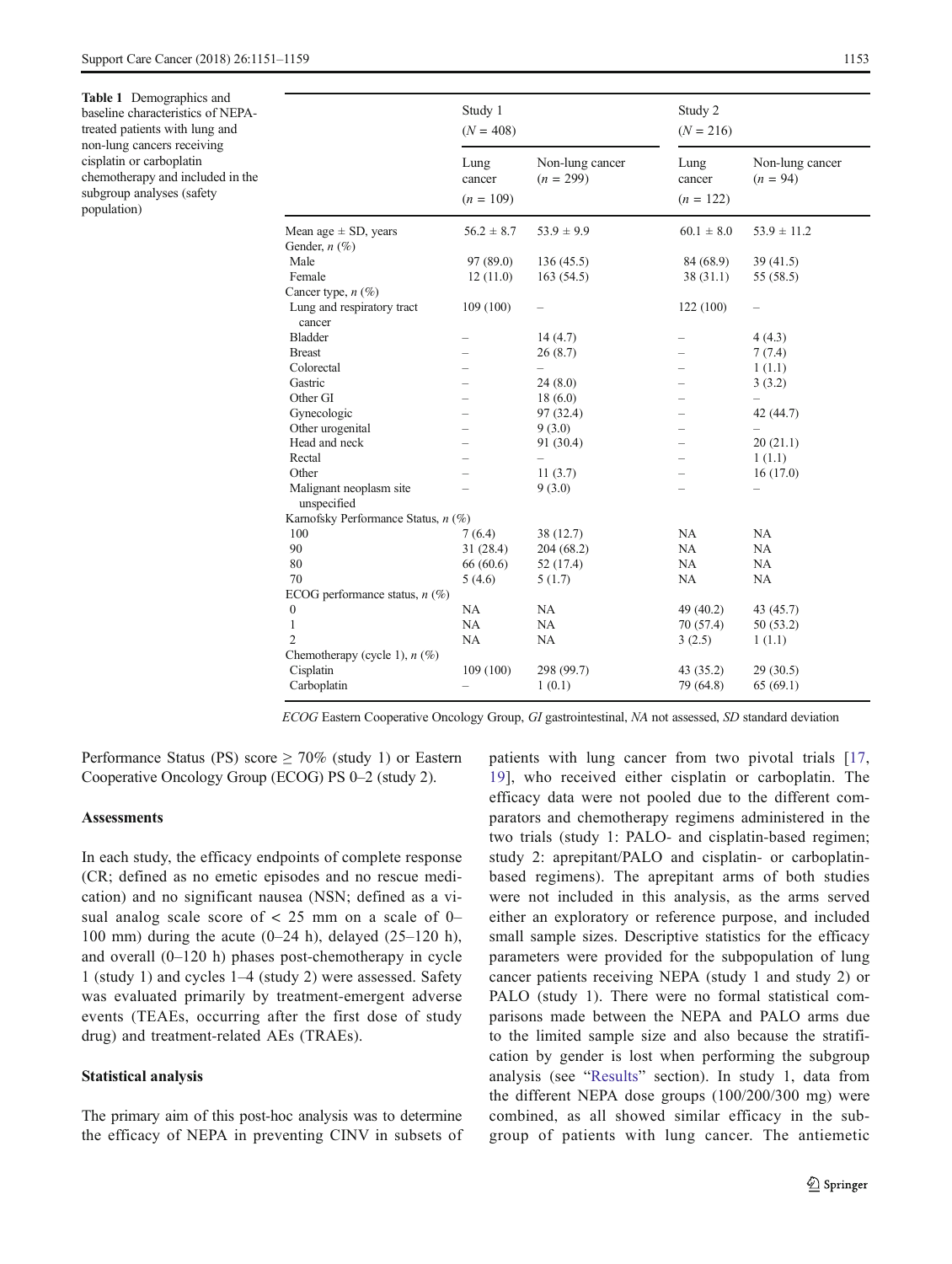<span id="page-3-0"></span>Fig. 1 Complete response (CR) rates for lung cancer patients: acute (0–24 h), delayed (25– 120 h), and overall (0–120 h) CR rates in cycle 1 (efficacy population). a NEPA versus PALO-treated patients receiving cisplatin, study 1. b NEPA-treated patients receiving cisplatin or carboplatin, study 2. NEPA netupitant-palonosetron, PALO palonosetron



Phase after chemotherapy administration



Phase after chemotherapy administration

outcomes following platinum-based chemotherapy of the non-lung cancer cohorts were also assessed in both studies to provide a context to interpret the results in the population of patients with lung cancer. Data were presented using descriptive statistics and no formal comparison between the lung cancer and non-lung cancer subsets was performed. All figures displaying demographics, baseline characteristics, and toxicity profile were based on the safety population. In study 1, two patients from the safety population were excluded from the efficacy population: one did not receive chemotherapy (NEPA, lung cancer) and one patient received carboplatin instead of cisplatin (NEPA, non-lung cancer).

# Results

#### Analyzed patient population

Of the 694 patients randomized in study 1, 408 received NEPA and platinum-based chemotherapy, and 109 (26.7%) patients had lung cancer and were included in the safety population. Additionally, in study 1, 136 patients received PALO and chemotherapy, and 42 (30.9%) of them had lung cancer. In study 2, of the 413 patients randomized, 216 patients received NEPA and carboplatin or cisplatin, of which 122 (56.5%) had lung cancer and were included in the safety population.

Overall, this subgroup analysis presented data from 231 NEPA-treated patients with lung cancer and 393 NEPA-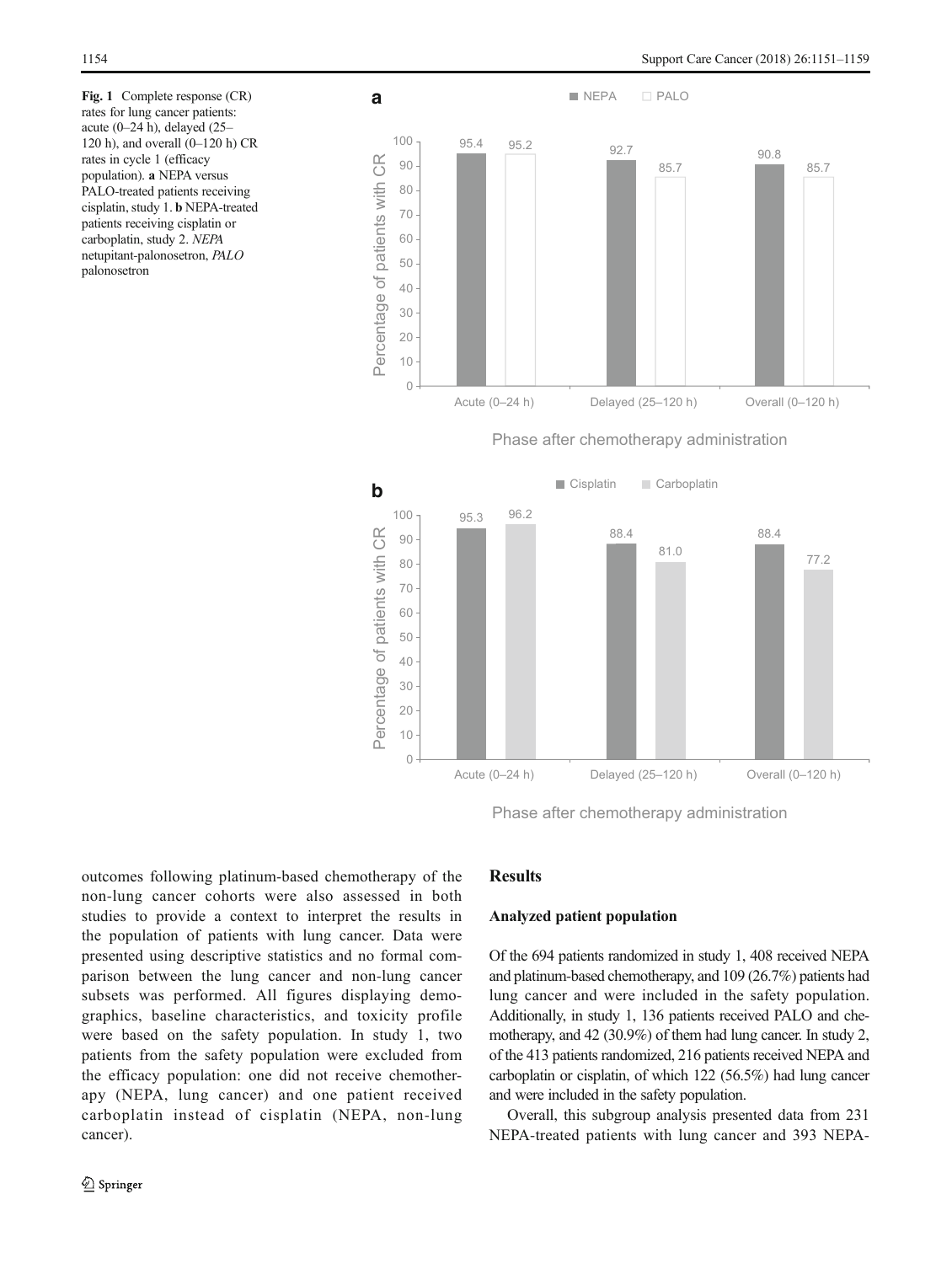Fig. 2 Overall  $(0-120 h)$ complete response (CR) rates in NEPA-treated lung cancer patients receiving cisplatin or carboplatin across multiple cycles (study 2) (efficacy population). NEPA netupitant-palonosetron



treated patients with non-lung cancers. In study 1, all patients in the efficacy population  $(N = 109)$  received a cisplatin-based regimen, while in study 2, the majority of lung cancer (79/122; 64.8%) and non-lung cancer (65/94; 69.1%) patients received a carboplatin-based regimen. Demographic and baseline characteristics of the NEPA-treated patients are shown in Table [1](#page-2-0) for the safety population. The majority of NEPA-treated lung cancer patients were male (study 1: 89.0%; study 2: 68.9%) and had a Karnofsky PS of 80% (study 1) or ECOG PS of 1 (study 2); the mean age was 56.2 and 60.1 years for study 1 and study 2, respectively. For the non-lung cancer subset, in both studies, there was a greater proportion of females (study 1: 54.5%; study 2: 58.5%); the majority had a Karnofsky PS of 90% (in study 1) and ECOG PS of 1 (study 2); the mean age was 53.9. In both studies, the most common non-lung cancer types were gynecologic and head and neck.

#### Efficacy: complete response

In cycle 1, NEPA treatment resulted in high CR rates across the acute, delayed, and overall phases in the subset of lung cancer patients receiving cisplatin- (study 1 and study 2; Fig. [1](#page-3-0)a, b, respectively) or carboplatin-based (study 2; Fig. [1b](#page-3-0)) chemotherapy. In study 1, higher CR rates were observed for NEPA-treated patients compared with PALO-treated patients in the delayed and overall phases. However, comparable CR rates were seen in the acute phase (Fig. [1a](#page-3-0)). In study 2, overall phase, CR rates were sustained over repeated cycles in NEPA-treated lung cancer patients receiving either cisplatin or carboplatin (Fig. 2). When considering patients with cancers other than lung, high CR rates were observed regardless of whether patients received cisplatin- (Fig. [3a](#page-5-0), b) or carboplatinbased (Fig. [3b](#page-5-0)) chemotherapy.

#### Efficacy: no significant nausea

As was the case for CR, high rates of NSN were observed in the subset of NEPA-treated patients with lung cancer receiving cisplatin or carboplatin during cycle 1 (Table [2](#page-6-0)). Similar outcomes were seen for PALO-treated patients in study 1. NSN rates were maintained over repeated cycles in NEPA-treated lung cancer patients receiving either cisplatin or carboplatin (Fig. [4\)](#page-6-0). High rates of NSN were also evident in patients with non-lung cancers (Table [2](#page-6-0)).

#### Safety

NEPA was well tolerated in patients with lung and non-lung cancers, regardless of whether cisplatin- or carboplatin-based regimens were administered. In study 1, asthenia (7.3%) and hiccups (5.5%) were the only TEAEs reported in  $\geq$  5% of patients with lung cancer; the most common TRAE was hiccups (5.5%). In lung cancer patients from study 2—cycle 1, the most frequently reported TEAEs in  $\geq$  5% of patients were neutropenia (21.3%), leukopenia (14.8%), anemia (10.7%), and alopecia (9.0%); headache (1.6%) was the most common TRAE. Overall, for the lung cancer subset, the only TRAEs occurring in  $\geq$  2% of the patients in either study were hiccups.

For the non-lung cancer subset, the most common TEAEs in study 1 were asthenia and leukocytosis (6.7% each), headache (6.4%), alanine aminotransferase increase (6.0%), and dyspepsia (5.4%); in study 2—cycle 1, the most common were leukopenia (17.0%), neutropenia (14.9%), alopecia (13.8%), anemia and pyrexia (8.5% each), cancer pain, constipation, dyspepsia, headache, and thrombocytopenia (5.3% each). Regarding TRAEs, the most frequently reported in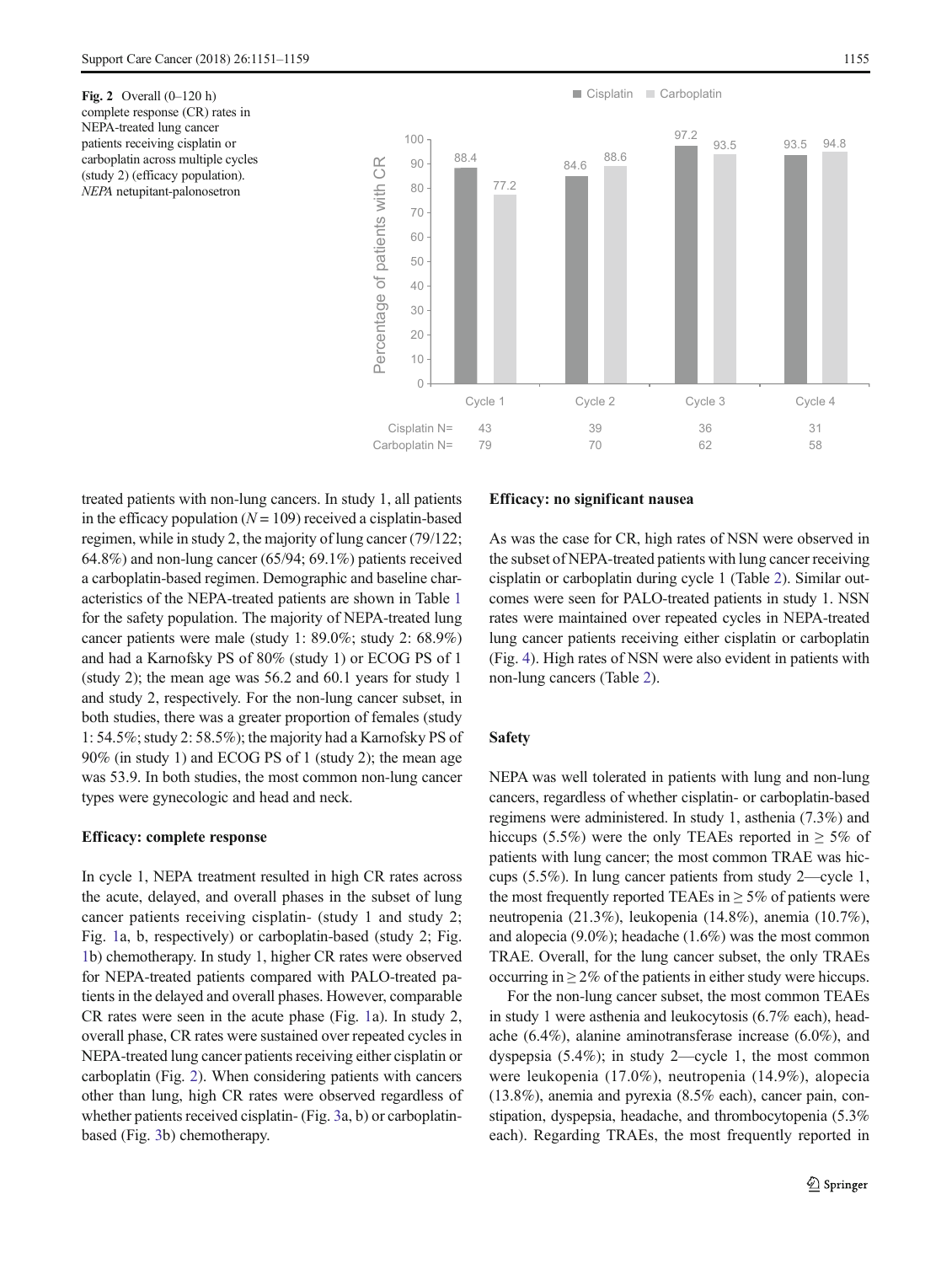<span id="page-5-0"></span>Fig. 3 Complete response (CR) rates for NEPA-treated patients with lung cancer versus those with non-lung cancer: acute (0– 24 h), delayed (25–120 h), and overall (0–120 h) CR rates in cycle 1 (efficacy population). a Patients receiving cisplatin, study 1. b Patients receiving cisplatin or carboplatin, study 2. NEPA netupitant-palonosetron



Phase after chemotherapy administration



Phase after chemotherapy administration

study 1 were hiccups (3.7%) and, in study 2—cycle 1, constipation (2.1%).

# Discussion

Pivotal trials in patients with a wide range of solid tumors have shown that NEPA, the first combination antiemetic, is superior to PALO in preventing CINV [[17](#page-8-0), [18](#page-8-0)], and maintained high CR rates across multiple cycles of chemotherapy, with a small but consistent numeric advantage over aprepitant plus PALO [\[19](#page-8-0)]. Herein, we report the safety and efficacy results of a post-hoc analysis of the subgroups of patients with lung cancer from two pivotal trials [\[17,](#page-8-0) [19](#page-8-0)]. In study 1 [[17\]](#page-8-0), patients received a cisplatin-based regimen, while in study 2 [\[19](#page-8-0)], patients received a regimen containing either cisplatin or carboplatin, two agents that are commonly used to treat lung cancer [[7\]](#page-8-0). While cisplatin is well-established as the most highly emetogenic chemotherapeutic, carboplatin is at the high end of the MEC category, with recent antiemetic guidelines now recommending that patients receiving carboplatin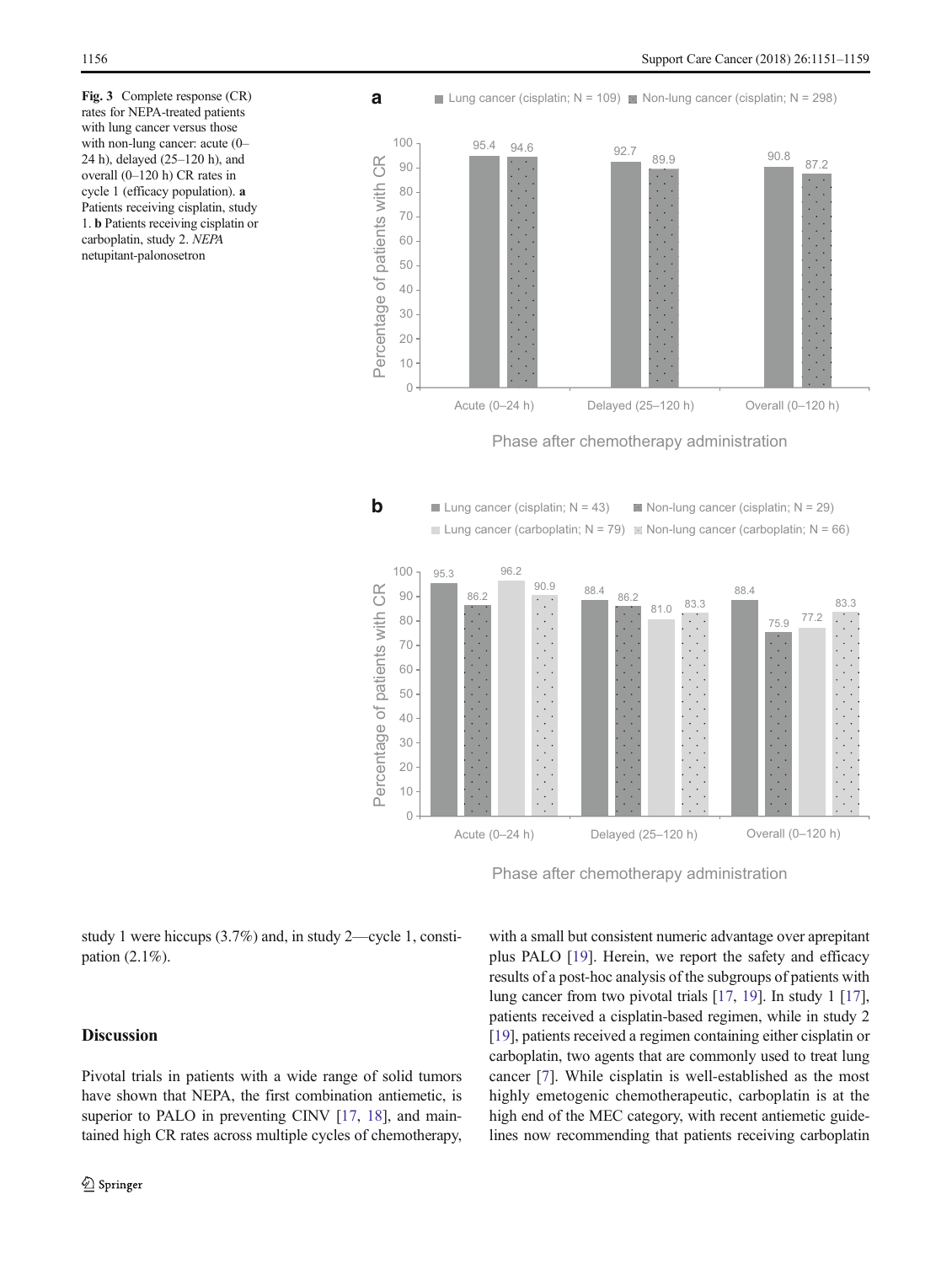|                             | Study 1     |            |                 | Study 2     |                 |             |                 |
|-----------------------------|-------------|------------|-----------------|-------------|-----------------|-------------|-----------------|
| NSN, %                      | Cisplatin   |            |                 | Cisplatin   |                 | Carboplatin |                 |
|                             | Lung cancer |            | Non-lung cancer | Lung cancer | Non-lung cancer | Lung cancer | Non-lung cancer |
|                             | <b>NEPA</b> | PALO       | <b>NEPA</b>     | <b>NEPA</b> | <b>NEPA</b>     | <b>NEPA</b> | <b>NEPA</b>     |
|                             | $(n = 109)$ | $(n = 42)$ | $(n = 298)$     | $(n = 43)$  | $(n = 29)$      | $(n = 79)$  | $(n = 66)$      |
| Acute $(0-24)$ h) phase     | 95.4        | 95.2       | 95.6            | 90.7        | 93.1            | 83.5        | 93.9            |
| Delayed $(25-120)$ h) phase | 89.0        | 88.1       | 86.6            | 81.4        | 86.2            | 79.7        | 90.9            |
| Overall $(0-120$ h) phase   | 87.2        | 88.1       | 84.6            | 81.4        | 82.8            | 79.7        | 89.4            |

<span id="page-6-0"></span>Table 2 No significant nausea (NSN) rates in NEPA-treated lung and non-lung cancer patients receiving cisplatin or carboplatin in cycle 1 (efficacy population)

NEPA netupitant-palonosetron, PALO palonosetron

be given a prophylactic triplet antiemetic combination of an  $NK<sub>1</sub> RA$ , a 5-HT<sub>3</sub> RA, and dexamethasone [[6](#page-8-0), [11,](#page-8-0) [12\]](#page-8-0).

In this report, NEPA appears to be effective in preventing nausea and vomiting in the subgroup of patients with lung cancer. High CR rates were observed across the acute, delayed, and overall phases regardless of whether cisplatin- or carboplatin-based chemotherapy was administered. As expected, the highest CR rates were seen in the acute phases in both studies, although NEPA was also efficacious in the delayed and overall phases, with sustained efficacy demonstrated across multiple cycles. In study 1, numerically higher CR rates were observed in NEPA-treated patients with lung cancer, compared with those who received PALO, mirroring the results in the original study [[17\]](#page-8-0), although no formal statistical comparisons were undertaken in this subgroup analysis. Of note, in study 2 [\[19\]](#page-8-0) the CR rates observed in cycle 1 were higher in the delayed and overall phases for lung cancer patients receiving cisplatin than those patients receiving carboplatin. These findings are somewhat surprising given

the respective emetogenic potential of cisplatin and carboplatin. However, as there were no appreciable differences between the baseline characteristics or potential CINV risk factors of patients receiving cisplatin or carboplatin, it is most likely that this observation was an artefact of the small sample size.

Consistent with the CR results, high NSN rates were observed in NEPA-treated lung cancer patients receiving either carboplatin or cisplatin. In study 1, NSN rates were surprisingly similar for NEPA and PALO treatment groups across all phases. However, the lack of a difference during the delayed/ overall phases (89.0 vs 88.1% for NEPA and PALO, respectively, in the delayed phase, and 87.2 and 88.1% for NEPA and PALO, respectively, in the overall phase) appeared to be due to the higher-than-expected efficacy seen with PALO rather than with NEPA, as the NSN rates for NEPA in lung cancer patients mimicked those seen in the overall study population [\[17](#page-8-0)], while the rates for PALO were approximately 8% higher in the lung cancer subset than in the overall study population

Cisplatin Carboplatin 98.3 100 91.7 93.5 Percentage of patients with NSN Percentage of patients with NSN 87.1 90  $84.6$  82.9 81.4  $797$ 80 70 60 50 40 30 20 10  $\Omega$ Cycle 1 Cycle 2 Cycle 3 Cycle 4 Cisplatin N= 39 36 31 43 Carboplatin N= 79 70 62 58

Fig. 4 Overall  $(0-120 h)$  no significant nausea (NSN) rates in NEPA-treated lung cancer patients receiving cisplatin or carboplatin across multiple cycles (study 2) (efficacy population). NEPA netupitant-palonosetron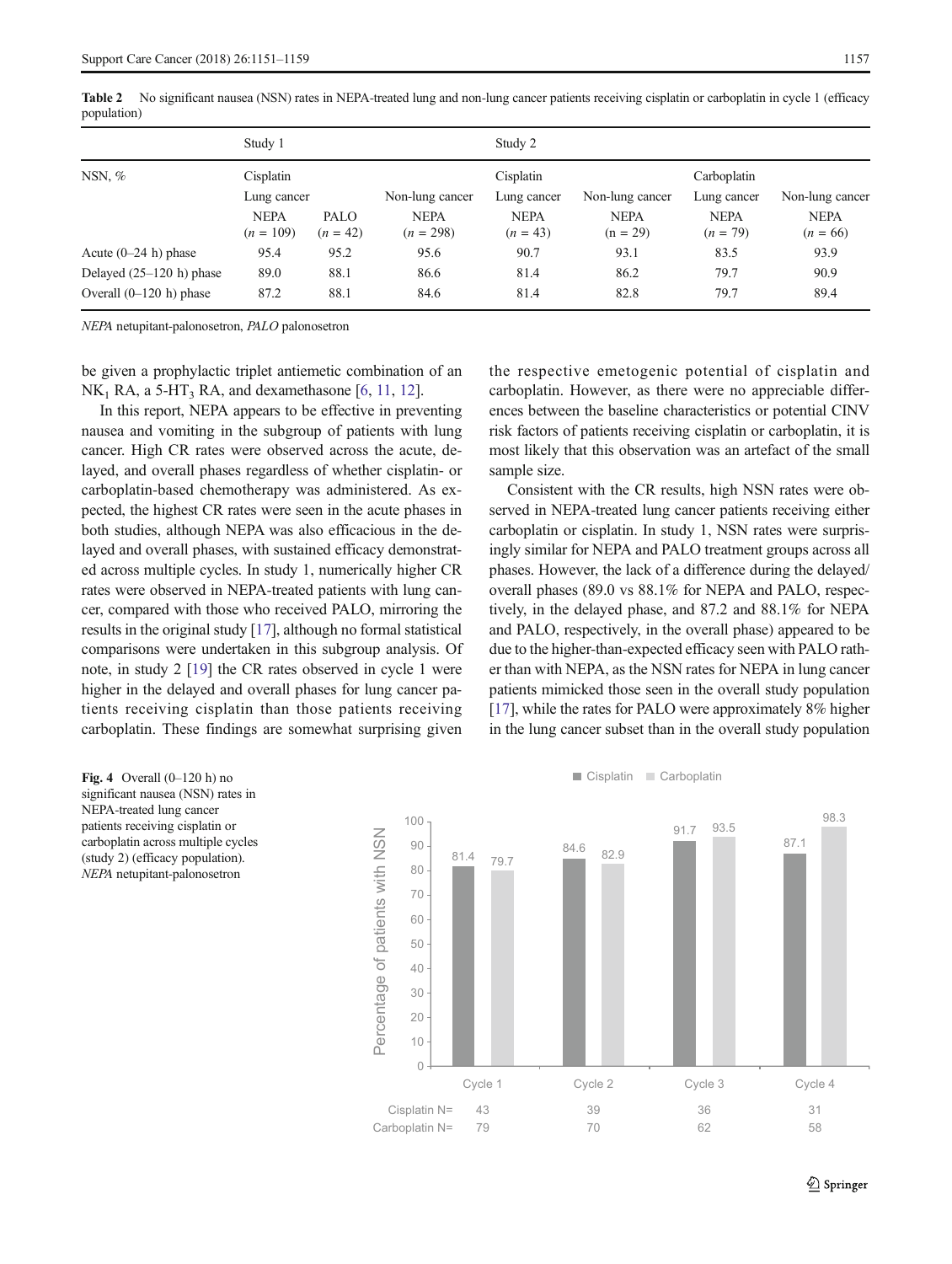<span id="page-7-0"></span>[\[17\]](#page-8-0). This may simply be a function of the small sample size  $(N = 42)$  in the PALO subset.

PALO, a second-generation  $5-HT_3$  RA, has been shown to be more effective than older 5-HT<sub>3</sub> RAs for the control of CINV in the delayed and overall phases [\[20\]](#page-8-0). Included both as a component of the fixed combination NEPA, and in the aprepitant-PALO-dexamethasone reference regimen, PALO may have contributed to the high antiemetic efficacy observed in both studies.

Considering the subsets of patients with non-lung cancers, the data suggest that NEPA is at least as effective in lung cancer patients as those with other cancers. In NEPA-treated non-lung cancer patients, high rates of CR and NSN were observed, with slightly better control achieved in patients receiving carboplatin than may be anticipated.

NEPA was also well tolerated in both studies in the lung and non-lung cancer populations, with AEs typical of a population of cancer patients undergoing emetogenic chemotherapy.

Limitations to the present study include its exploratory nature, given it is a post-hoc analysis, as well as the lack of formal statistical comparisons. Recent developments in the field of CINV have led to the approval of new drugs that have been rapidly incorporated in guidelines recommendations. Due to its post-hoc nature, the comparator arms included in this subgroup analysis do not correspond with current guidelines recommendations [[6](#page-8-0), [11,](#page-8-0) [12\]](#page-8-0). Factors that preclude the ability to perform formal statistical analyses between study arms (NEPA vs PALO) and patient subgroups (lung cancer vs non-lung cancer) include (1) the limited sample size of the lung cancer population in both studies, (2) non-balanced patient demographics between the different subgroups due to the loss of patient stratification by gender for the analysis, and (3) further division of the subgroups according to the anticancer treatment received (cisplatin or carboplatin) resulting in a further reduction of the sample size.

The data reported herein are not dissimilar to results from a number of studies examining the efficacy of the aprepitant-PALO-dexamethasone triplet regimen in preventing CINV in patients with lung cancer. One study reported overall CR rates in cisplatin- (71%) and carboplatin-treated patients (86%) that are similar to those reported in the current study [[21\]](#page-8-0). Two other studies evaluating the efficacy of the aprepitant-PALOdexamethasone combination in patients with NSCLC receiving a carboplatin-based regimen [\[22](#page-8-0), [23](#page-8-0)] also reported CR rates in the overall phase (83.8% [\[22\]](#page-8-0) and 80.5% [\[23\]](#page-8-0)) similar to those reported herein (77.2%). Finally, there is at least one report that has assessed the aprepitant-PALO-dexamethasone antiemetic triplet in lung cancer patients receiving multiple cycles of cisplatin-based chemotherapy [\[24](#page-8-0)]. In that study, the reported CR rates in the overall phase increased from 74.4% (cycle 1) to 78.6% (cycle 6), which are slightly lower than those reported herein, where the overall CR rate was 88.4% in cycle 1 and increased to 93.5% by cycle 4 for

cisplatin-treated patients in study 2. The above-mentioned limitations of the present study may help explain the differences in the results.

In conclusion, the data from this post-hoc analysis of the subgroup of patients with lung cancer from two pivotal trials are in alignment with the results reported in the parent studies [\[17](#page-8-0), [19\]](#page-8-0). NEPA, the first oral combination antiemetic, has been shown to be safe and effective in patients with lung cancer receiving platinum-based chemotherapy across the acute, delayed, and overall phases and throughout multiple cycles. As an oral treatment targeting two antiemetic pathways with a single dose administered only once per cycle, NEPA offers a convenient and simplified prophylactic option. Consequently, this drug may facilitate adherence to antiemetic guidelines and improve treatment compliance, which in turn could lead to improved CINV prevention.

Acknowledgments The authors thank patients, investigators, and the study teams. The trials described within this paper were sponsored by Helsinn Healthcare SA, Lugano, Switzerland. The authors would also like to acknowledge and thank Elio Carreras for his involvement in some of the statistical analyses of these studies. Editorial and medical writing assistance was provided by Joanne Franklin, PhD, CMPP, TRM Oncology, The Hague, the Netherlands, and funded by Helsinn Healthcare SA, Lugano, Switzerland.

#### Compliance with ethical standards

Data Authors have full control of all primary data and agree that the journal may review the data if requested.

Conflict of interest PJH has no conflicts of interest to declare. MP and PN are employees of Helsinn and may hold stock.

Statement of human rights For this type of study, formal consent is not required.

Statement on the welfare of animals This article does not contain any studies with animals performed by any of the authors.

Statement on informed consent Informed consent was obtained from all individual participants included in the study.

Open Access This article is distributed under the terms of the Creative Commons Attribution-NonCommercial 4.0 International License (http:// creativecommons.org/licenses/by-nc/4.0/), which permits any noncommercial use, distribution, and reproduction in any medium, provided you give appropriate credit to the original author(s) and the source, provide a link to the Creative Commons license, and indicate if changes were made.

#### References

- 1. International Agency for Research on Cancer (2014) GLOBOCAN 2012 v1.0. Cancer incidence and mortality worldwide: IARC CancerBase No. 11. [http://globocan.iarc.fr.](http://globocan.iarc.fr) Accessed 27 Jan 2017
- 2. Sörenson S, Glimelius B, Nygren P on behalf of the SBU-group (2001) Swedish Council of Technology Assessment in health care.